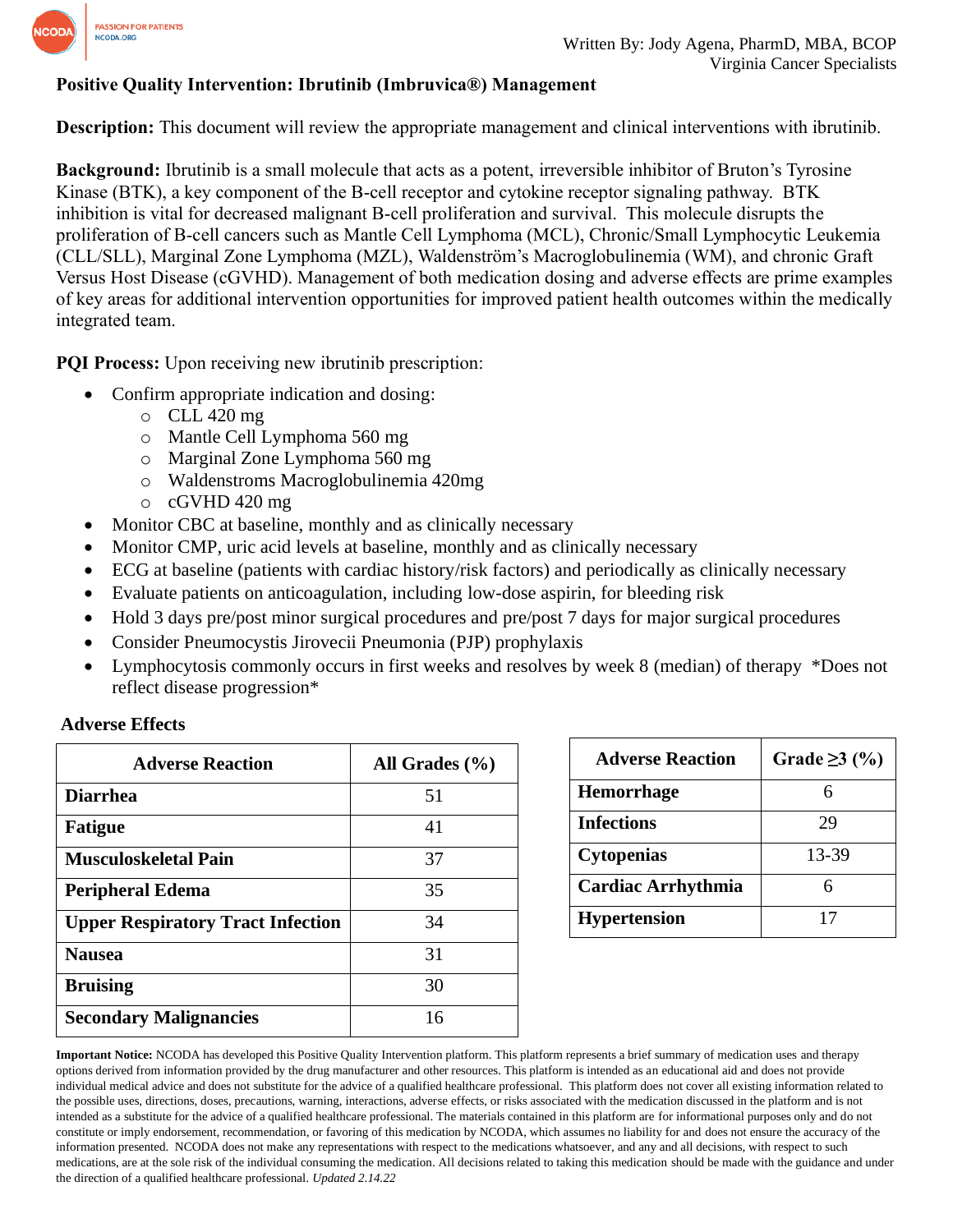

| <b>Toxicity</b><br><b>Occurrence</b> | <b>MCL and MZL After</b><br><b>Recovery Starting Dose = 560</b><br>mg | <b>CLL/SLL, WM, and cGVHD After Recovery</b><br>Starting Dose $= 420$ mg |
|--------------------------------------|-----------------------------------------------------------------------|--------------------------------------------------------------------------|
| <b>First</b>                         | Restart at 560 mg daily                                               | Restart at 420 mg daily                                                  |
| <b>Second</b>                        | Restart at 420 mg daily                                               | Restart at 280 mg daily                                                  |
| <b>Third</b>                         | Restart at 280 mg daily                                               | Restart at 140 mg daily                                                  |
| Fourth                               | Discontinue                                                           | Discontinue                                                              |

## **Recommended Dose Modifications for Toxicity Occurrences:**

## **Drug Interactions:**

- CYP3A4 Inducers (Strong): May decrease the serum concentration of ibrutinib. (ex. carbamazepine, rifampin, phenytoin, St. John's Wort) Risk: Avoid combination
- CYP3A4 Inhibitors (Strong): May increase the serum concentration of ibrutinib. Management: Avoid concomitant use of ibrutinib and strong CYP3A4 inhibitors. If a strong CYP3A4 inhibitor must be used short-term (ex. anti-infectives for 7 days or less), interrupt ibrutinib therapy until the strong CYP3A4 inhibitor is discontinued (ex. ketoconozole, itraconazole, voriconazole, posaconazole, clarithromycin, telithromycin). Risk: Avoid combination
- Vaccines (Live): Immunosuppressants may enhance the adverse/toxic effect of vaccines. Immunosuppressants may diminish the therapeutic effect of vaccines. Management: Avoid use of live organism vaccines with immunosuppressants; live-attenuated vaccines should not be given for at least 3 months after immunosuppressants. Risk: Avoid combination
- Warfarin and anticoagulation: Increased bleeding risk: Consider risk versus benefit
	- o Secondary analysis of RESONATE trial and Phase I study participants on anticoagulation and ibrutinib showed that among 175 patients receiving concomitant anticoagulant or antiplatelet agents, 5 had major bleeding events (3%), and Grade 1 bleed in occurred in 10-20%. These events were typically observed in conjunction with other factors, such as coexisting medical conditions and/or concurrent medications<sup>6</sup>

# **Patient Centered Activities:**

- Provide Oral [Chemotherapy Education \(OCE\)](https://www.oralchemoedsheets.com/index.php/sheet-library/24-available/generic/70-ibrutinib) sheet
- Ensure patients understand the formulation prescribed and how to take their dose
	- $\circ$  Varying dosage forms: capsules 70 mg, 140 mg; tablets 140 mg, 280 mg, 420 mg, 560 mg
- Administer orally once daily with a glass of water
- Swallow whole; do not break, crush, chew
- If a dose of ibrutinib is not taken at the scheduled time, it can be taken as soon as possible on the same day with a return to the normal schedule the following day
- Proper sign/symptom monitoring

**Important notice:** NCODA has developed this Positive Quality Intervention platform. This platform represents a brief summary of medication uses and therapy options derived from information provided by the drug manufacturer and other resources. This platform is intended as an educational aid and does not provide individual medical advice and does not substitute for the advice of a qualified healthcare professional. This platform does not cover all existing information related to the possible uses, directions, doses, precautions, warning, interactions, adverse effects, or risks associated with the medication discussed in the platform and is not intended as a substitute for the advice of a qualified healthcare professional. The materials contained in this platform are for informational purposes only and do not constitute or imply endorsement, recommendation, or favoring of this medication by NCODA, which assumes no liability for and does not ensure the accuracy of the information presented. NCODA does not make any representations with respect to the medications whatsoever, and any and all decisions, with respect to such medications, are at the sole risk of the individual consuming the medication. All decisions related to taking this medication should be made with the guidance and under the direction of a qualified healthcare professional. *Updated 2.14.22*